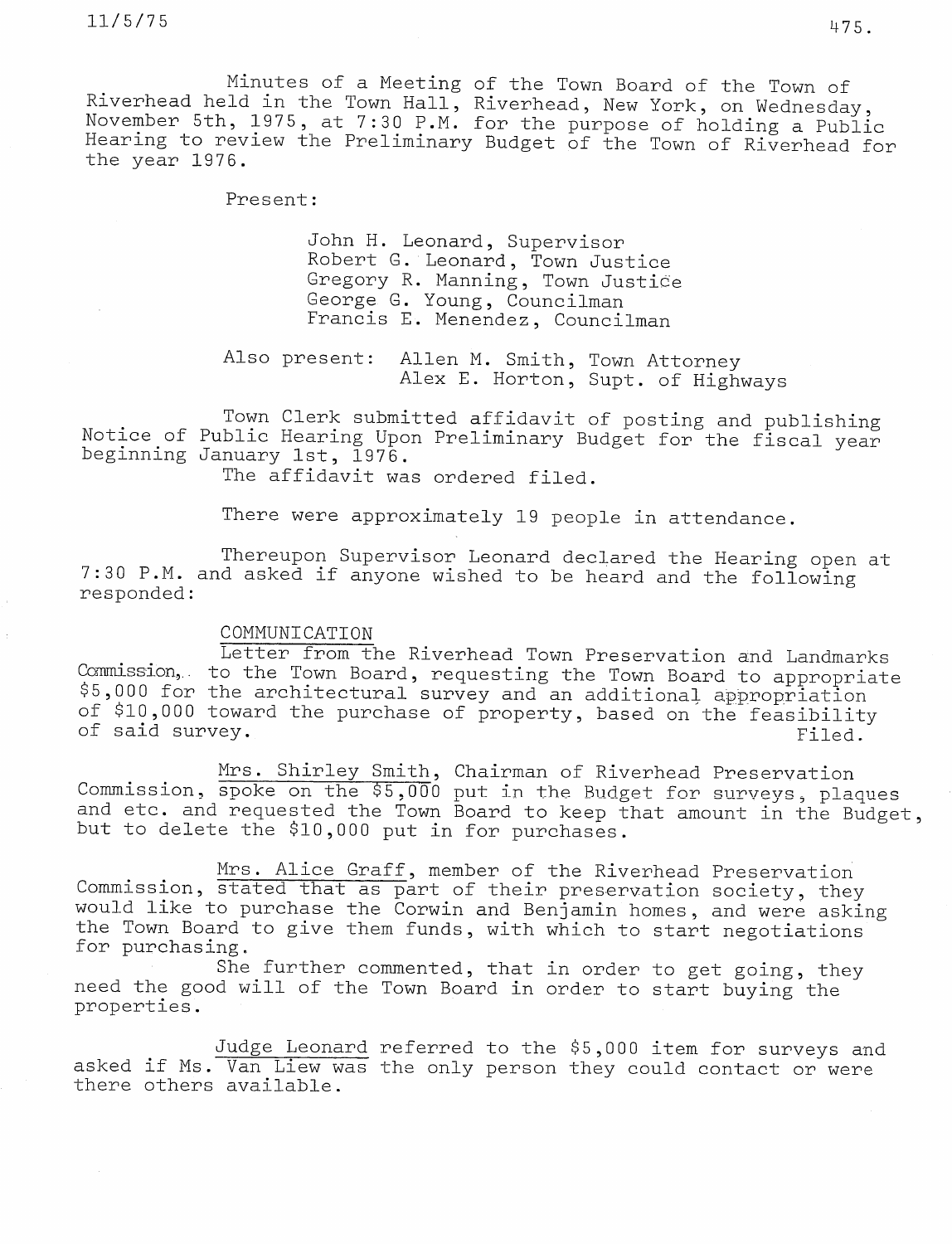$11/5/75$  476

## PUBLIC HEARING - continued:

Mrs. Smith replied that Ms. Van Liew volunteered to come to Riverhead with two or three assistants to make the survey.

She further stated that part of Riverhead has already been done as part of a survey by the Society for the Preservation of Long Island Antiquities.

Further discussion followed.

Town Attorney, Allen M. Smith, explained that the Budget items referred to by Mrs. Smith and Mrs. Graff were on page 26 of the Budget and continued by saying that he assumed Mrs. Graff wa suggesting that the second item of  $\$10\,,000$  be deleted from th page and be placed under Capital Improvements-Acquisition of Land, on pages 22, 23 or 24 of the Budget, under Culture and Recreation. Further discussion.

Mrs. Shirley Smith reiterated the Town Attorney's remarks about the Budget items and stated again that the Commission didn't want anyone to think that that \$10,000 was put in a preservation budget because the Commission was empowered to spend the money themselves.

She further stated that only the Town Board has the authority to spend these funds, in the name of the Preservation Commission, upon presentation of appropriate vouchers.

Discussion followed.

Dr. Caryl Granttham referred to the "Shade Tred' item on page 30 of the Budget and asked how much money was actually spent in 1975 on this item.

She then expressed her concern for the care of the trees in Town.

Alex Horton answered Dr. Granttham by saying that approximately \$8,000 was spent on trimming and removing dead trees.

Thomas McKay asked if the properties to be purchased by the Town would come off the tax rolls.

Mrs. Smith stated that there were many ways of receiving revenue from these two buildings that would pay for the taxes and upkeep of the properties.

Discussion followed.

Town Attorney stated that Mr. McKay's question deals with a matter that will not arise until the future and should not be confused with the simple request of these ladies to have money put into the Budget to start things going.

George Plevretes, representing the Riverhead Chamber of Commerce, asked the Town Board to add \$1,500 as "seed money" to the Planning Board's Budget, so that Frederick Reuter could be hired to make a study of the downtown area, so that the Town dould see where they're going, relative to "where the Master Plan left off". Short discussion followed.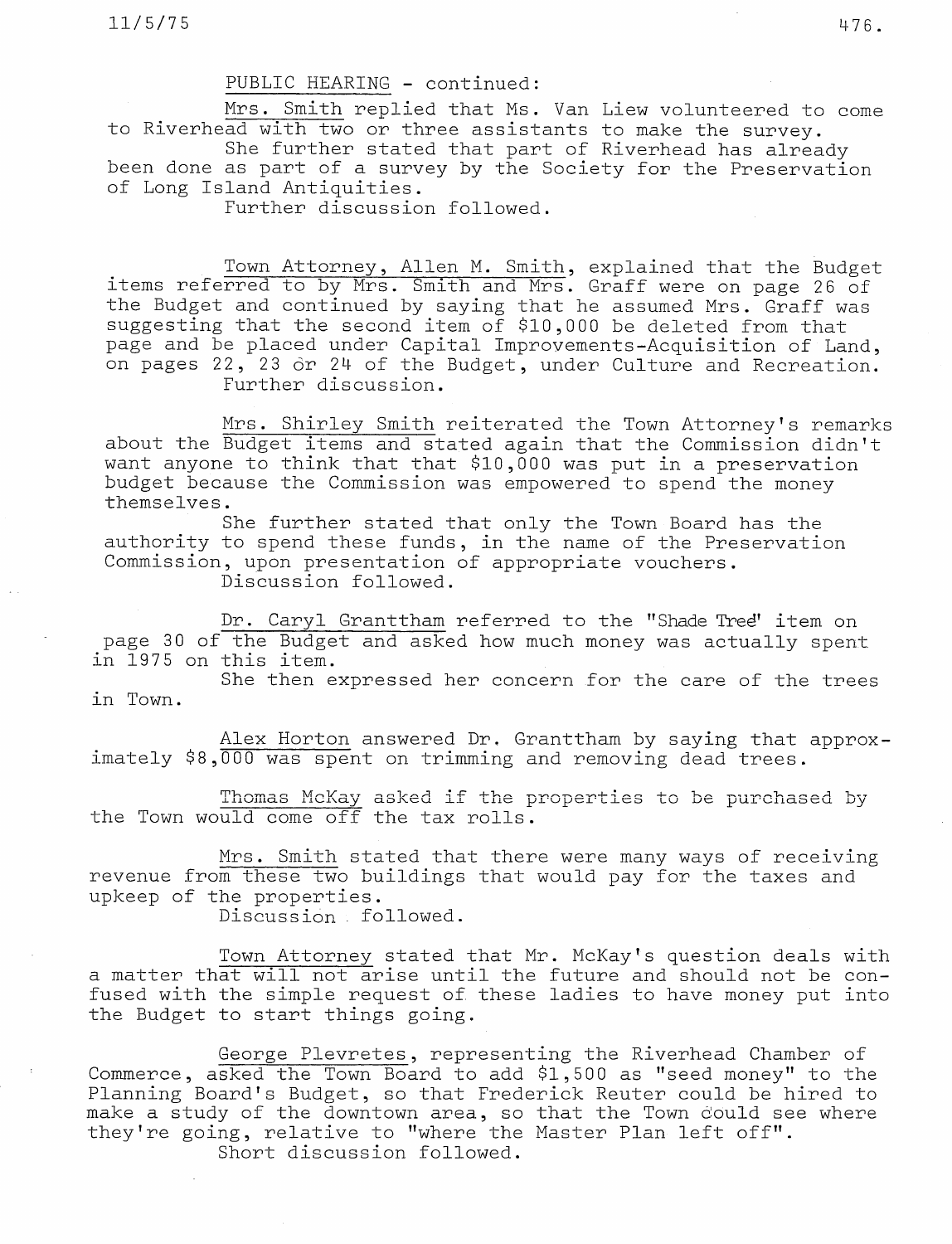## PUBLIC HEARING - continued:

Town Attorney then directed himself to Frank Polacek, Chairman of the Planning Board, and asked him if there was any money in their Budget to pay Mr. Reuter regarding the processing and enacting of the proposed amendments to Ordinance #26.

Frank Polacek then stated that they put \$5,000 in their Budget, because the Town Board neglected to put in any funds relating to the implementation of the Master Plan and he didn't see anything listed, as such, in the estimated revenues from County allocated funds.

He then suggested that the \$1,500 "seed money" come from the Town Board, rather than the Planning Board, because he felt that the upgrading of the downtown area should be a Town Board concern.

Judge Manning asked why the Planning Board's 1976 Budget was lower than 1975, if Mr. Polacek added \$5,000 to his proposed Budget.

Mr. Polacek explained that that money was used to pay Mr. Reuter for his work on the Master Plan and for the last shipment of the amended Master Plan.

Councilman Menendez asked Mr. Polacek where he thought the \$1,500 "seed money" ought to be put in the Budget.

Mr. Polacek suggested that it go on page 5 under Legislative Contractual Expense along with Maps, Zoning 8 Other. Short discussion followed.

Town Attorney stated that his very reason for asking Mr. Polacek that question was to bring out the fact that the Planning Board has their funds allocated for certain things and the Town Board has no funds allocated anywhere for the implementation of the Master Plan or the enacting of the amendments to Ordinance #26. Discussion followed.

Ralph Quinton, representing the Industrial Committee of the Chamber of Commerce, explained that the Chamber is trying to develop a program that will bring new industry to the Town.

He then said that since Riverhead is surrounded by research facilities, the Chamber feels that Riverhead is an ideal place for a research-type facility.

He went on to say that they felt that \$5,000 was needed to start this program with brochures, etc. and that the money would only be spent on printing of the color brochure, the ads in magazines and the mailing of same.

Town Attorney stated that on page 20, item A6410, there was already \$1,000 allocated for publicity.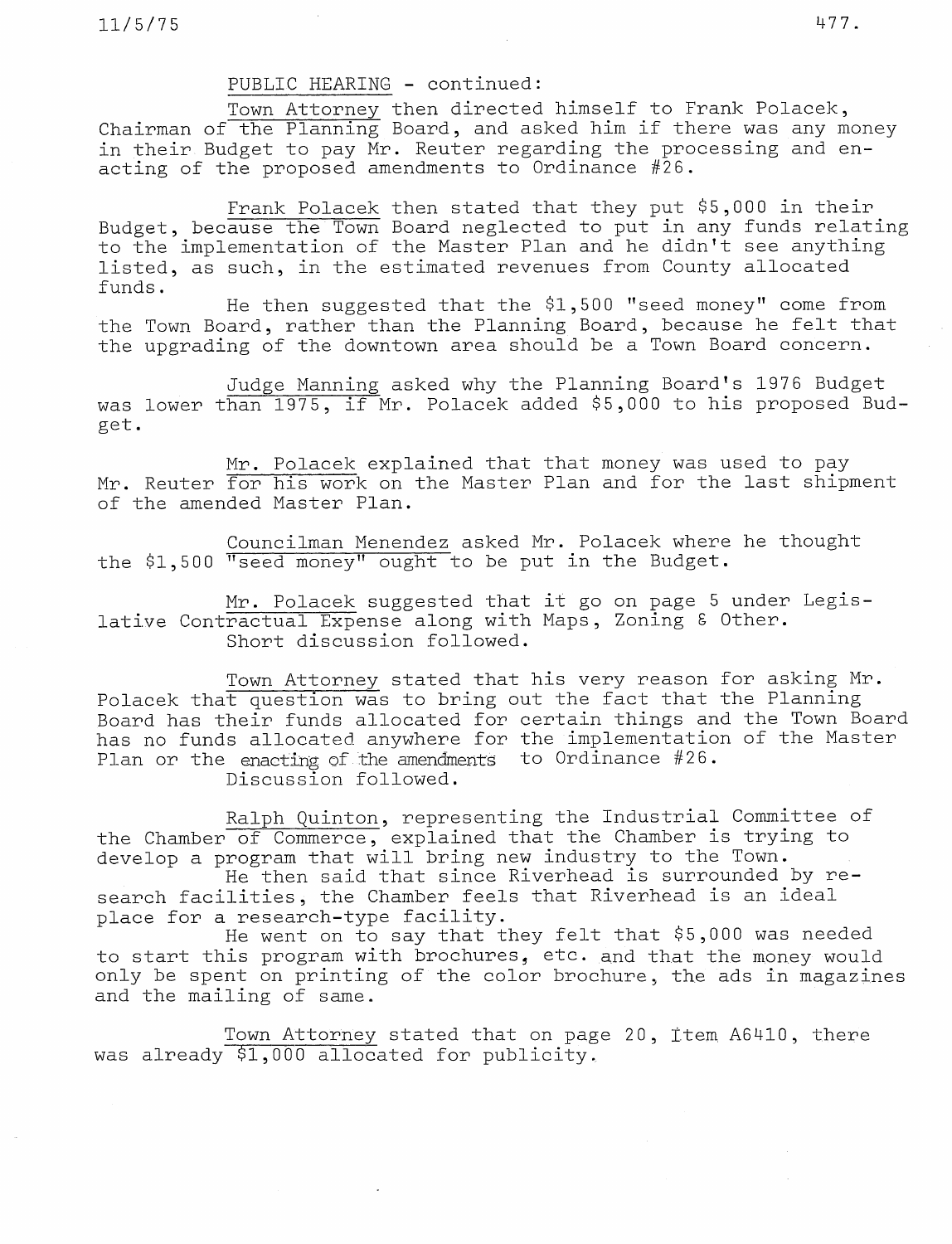## PUBLIC HEARING - continued:

Judge Leonard stated that several years ago, this same idea was tried, at a cost of \$2,500 a year and during a two year period, only three inquiries were made. Further discussion followed.

Councilman Menendez asked if the Town would be doing the same as the County is doing now.

Mr. Quinton replied: "No. You'll be working specifically to bring industry to Riverhead."

Thomas McKay, member of the Board of Assessors, stated that he felt that the position of Clerk-Typist in his office, now occupied by the newly elected Councilwoman, Jesse Tomlinson, should be abolished and the money taken out of their Budget.

Councilman Young . asked Mr. McKay if that suggestion was the concensus of the entire Board of Assessors.

Mr. McKay replied that he was speaking only'for himself, as a taxpayer.

Dr. Alfred Smith (First part of inquiry was lost due to the tape recorder being accidently disconnected.)

He then referred to Item A3120.1, under Law Enforcement-Personal Services on page 14 of the Budget and asked what the extra money listed at the end was for.

Councilman Young explained that that was for the 7% raise that the Police got as of November 1st.

Supervisor Leonard stated that that money was put in the Budget because negotiations were still going on and the Town Board didn't know how much more they would have to pay the Police, if any.

Dr. Smith then went back to page 11, Item A1430.1 and asked the same question.

He was told that the reasoning was the same in that case too.

Town Attorney then asked if they were covered in the Budget for snow.

Miss Block, Town Clerk stated that according to law, they were covered.

Town Attorney stated that in the State Comptroller's report, the Town was criticized for carrying the snow item on tax anticipation notes.

He further stated that if they can wipe it out, that's what the Auditor says to do.

A lengthy discussion followed.